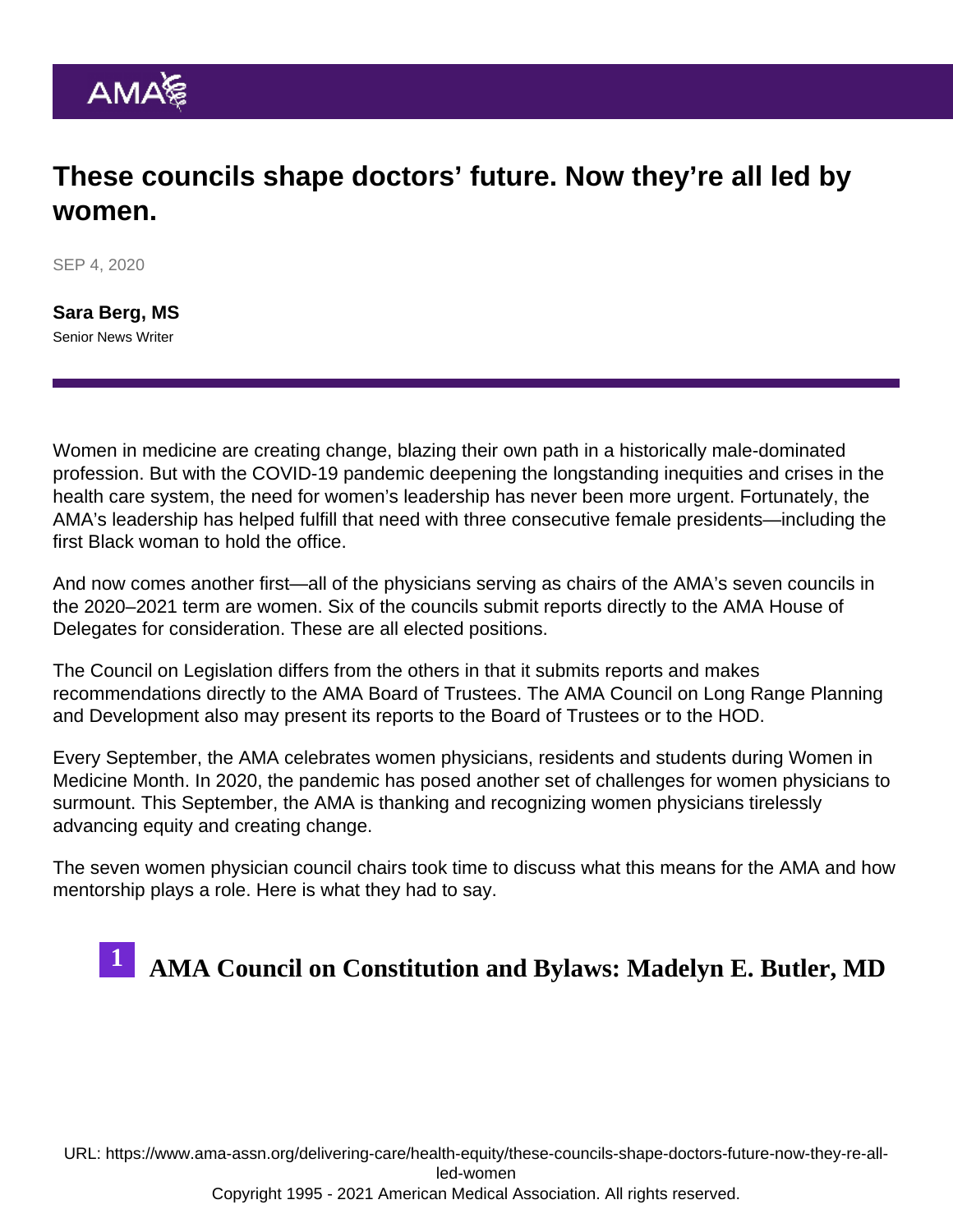It is a historic moment that all council chairs are women this year "because I started coming to the AMA when I was very young," said Dr. Butler, an ob-gyn in Florida. "I remember when I would walk into the House of Delegates and see that there were not a lot of women or minorities seated as delegates."

"Now it's refreshing because when you walk into the AMA. You see people of all different ages, different stages in their medical careers, and all of us have something to contribute," she said. "This is not to say that the perspective of older men is not appreciated, because they bring a wealth of knowledge as far as how medicine has changed and they have gone through a lot of changes that led us to where we are right now."

"It's important to see women in leadership that way it becomes commonplace so that, nationally speaking, we get more women appointed and elected to councils, more women that step up to be chair of boards, councils and organizations they serve on," said Dr. Butler. "A woman's voice is valuable, and we should be included, not just because we're women, but because we have a lot of experience, a different perspective and we have a lot to offer just like men."

The [AMA Council on Constitution and Bylaws](https://www.ama-assn.org/councils/council-constitution-bylaws) is responsible for reviewing rules and regulations for AMA sections.

#### 2 [AMA Council on Science and Public Health: Kira A. Geraci-](https://www.ama-assn.org/councils/council-science-public-health/members-council-science-public-health)[Ciardullo, MD](https://www.ama-assn.org/councils/council-science-public-health/members-council-science-public-health)

For Dr. Geraci-Ciardullo, an allergist and immunologist in New York, public health has played a leading role in her life and career. From advocating for better air systems at schools for people with asthma to becoming part of a task force that trains physicians in recognizing bioterrorism threats and emergency preparedness issues, she has always been actively involved in public health issues. That led her to this council.

As an extension of that, Dr. Geraci-Ciardullo became part of the 2006 Influenza Planning Committee to create Pandemic Influenza Preparedness and Response Plans to implement throughout the state. Those same issues became apparent for the COVID-19 pandemic and she continues to work with the state to update the pandemic preparedness plan.

But she didn't join immediately. It took some convincing from her mentor, Anne Cea, MD, a radiologist, the second female president of the Westchester County Medical Society and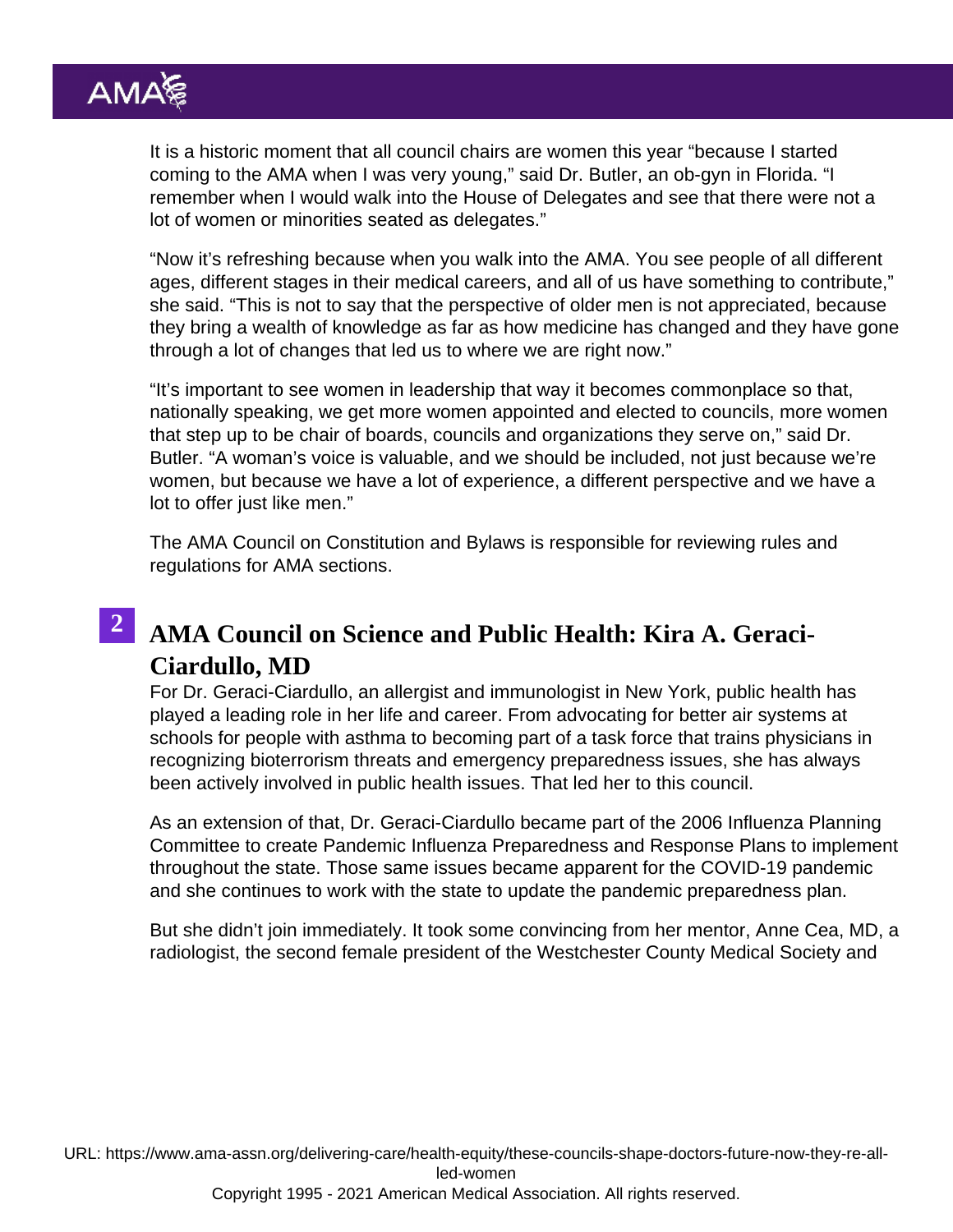first woman president of the Medical Society of the State of New York.

With support from Dr. Cea and encouragement to be part of the AMA delegation from New York in 2005, Dr. Geraci-Ciardullo enthusiastically accepted because, "I love the Council on Science and Public Health. I love their reports. I would read them cover to cover."

Dr. Cea "was with me the whole time. She was with me when I was just in practice and she was with me through the Medical Society of New York and the AMA," said Dr. Geraci-Ciardullo.

The [Council on Science and Public Health](https://www.ama-assn.org/councils/council-science-public-health) works to represent the AMA's core belief that scientific evidence is the basis for improving the quality of patient care, promoting medical progress and enhancing the health of the public.

### 3 [AMA Council on Legislation: Marilyn J. Heine, MD](https://www.ama-assn.org/councils/council-legislation/members-council-legislation-col)

Many already know that Dr. Heine, a hematology-oncology and emergency physician in southeast Pennsylvania, is a passionate advocate for patients and physicians.

"It's super important that we serve as a resource, not only for policymakers, but also for our colleagues who are interested to learn more about legislation and regulation that impact our practice of medicine. We help cultivate their interest and ability to advocate as well," said Dr. Heine. "I like to consider 3 R's in advocacy with legislators: the value of Relationships, "Radar" or keeping our issues top-of-mind, and telling our patient's story to make the issue Real."

Dr. Heine credits her inspiration and mentorship to "many wonderful individuals."

"One was my father who took me to the polls when I was 8 to emphasize the value of voting. It was obviously a memorable experience," she said. "He inspired me to consider that if something is worth attaining, it is worth fighting for and it's really important to persevere."

"My uncle was a cardiologist and medical educator. When I was starting out, he said that if you want to make a difference, be involved in organized medicine," said Dr. Heine. "My friend Ann LaBelle who was a lobbyist among many other positions demonstrated how to effectively advocate and the importance of building lasting relationships with policymakers."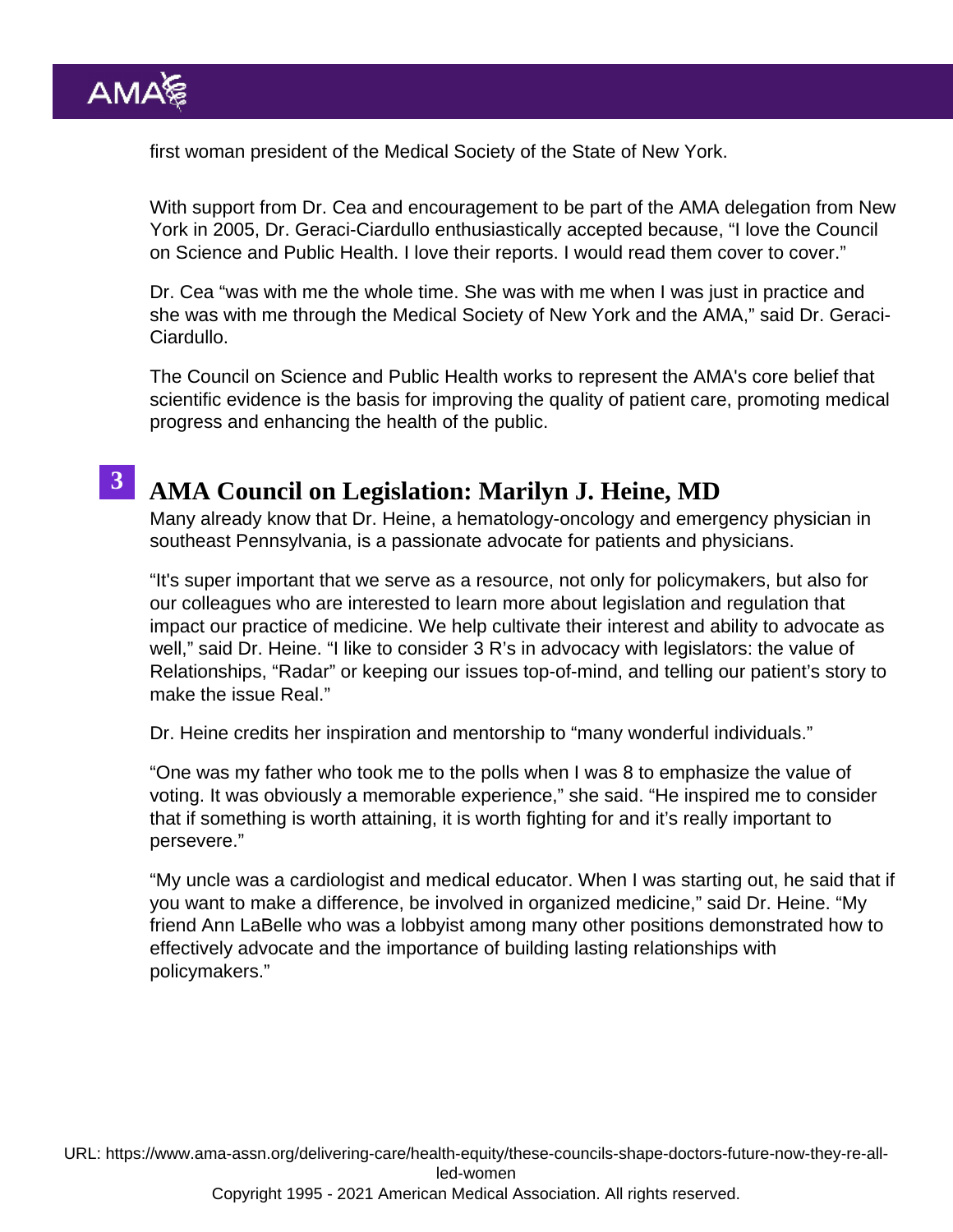"I'm honored to foster open communication, to be an AMA advocacy ambassador and to support other physicians who are interested in advocacy to advance our profession," she said.

The [AMA Council on Legislation](https://www.ama-assn.org/councils/council-legislation) makes recommendations to the Board of Trustees about legislation, legislative principles which help guide AMA advocacy on emerging issues, and draft model state legislation to aid state medical societies in their advocacy.

#### 4 [AMA Council on Long Range Planning and Development: Shanno](https://www.ama-assn.org/councils/council-long-range-planning-development/members-council-long-range-planning-development)n [Pryor, MD](https://www.ama-assn.org/councils/council-long-range-planning-development/members-council-long-range-planning-development)

Dr. Pryor, an otolaryngologist in Maryland, was drawn to the Council on Long Range Planning and Development because she felt her medical education came up short in terms of teaching physicians "how to respond to the environment" in which they practice.

"We're not taught what our choices are in terms of how to deal with the people and the things around us, and the regulations that come down on us," she said. "It's so critical that we respond to the environment most appropriately."

"What's really fun about this council is that we ... look at the big picture," said Dr. Pryor. "It's a great opportunity to give back to the profession because we can provide some of that information or some of that education that's missing in the traditional formal education that we got as physicians."

"It's a wonderful role in which we can work with people," she said, referring to younger generations of physicians and mentoring. "I love talking about the different opportunities and also about building a core foundation locally and getting involved in your hospital now with the medical staff, getting involved with your county and state medical society and how that all plays into the work that you do with the AMA."

"I'm glad we have such a talented group of women to work with, even as we all navigate very new waters together," said Dr. Pryor.

Council on [AMA Long Range Planning and Development](https://www.ama-assn.org/councils/council-long-range-planning-development) studies long-term strategic issues related to the Association's mission.

# 5 [AMA Council on Medical Education: Liana Puscas, MD](https://www.ama-assn.org/councils/council-medical-education/members-council-medical-education)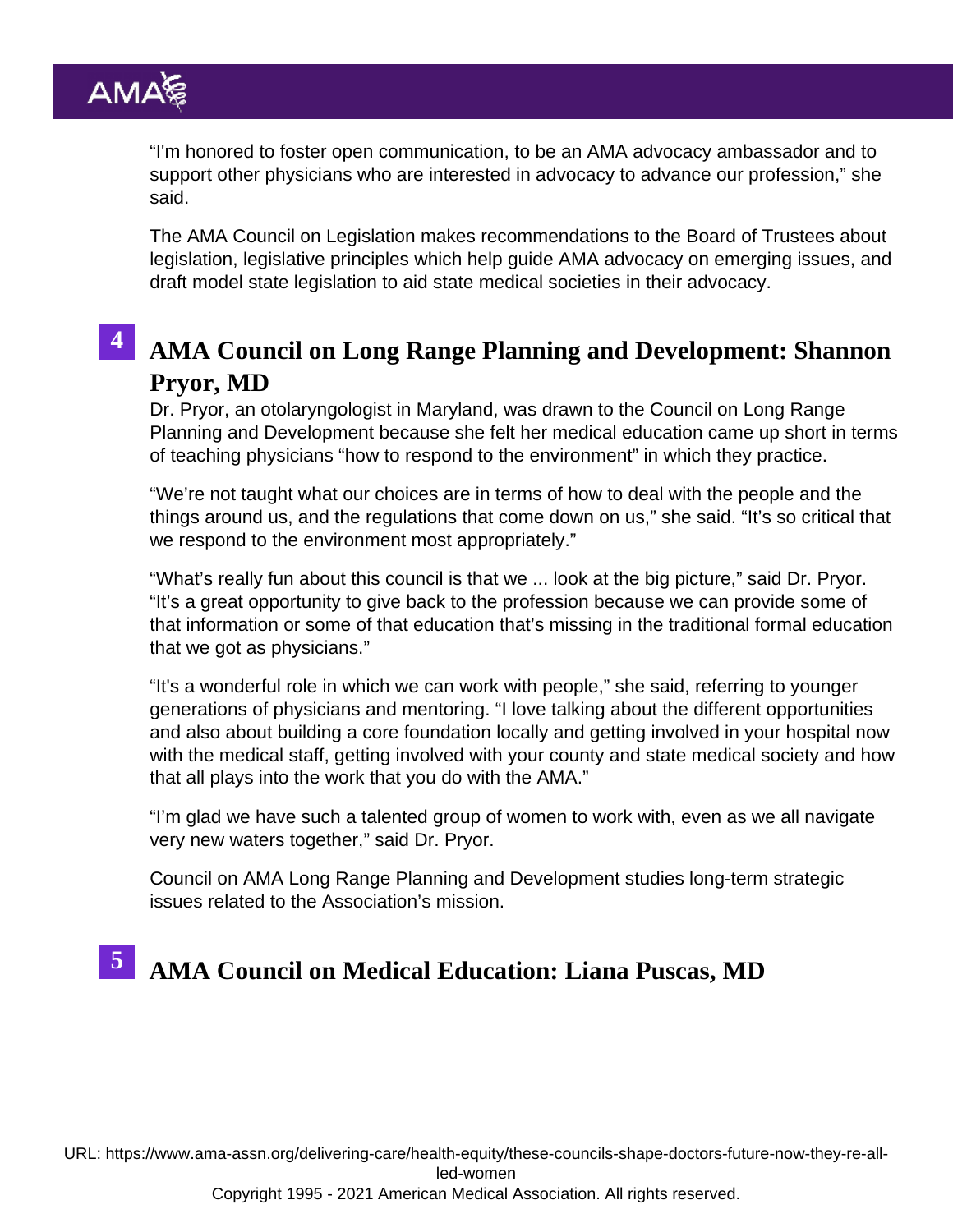"The really nice thing about the Council on Medical Education is that it deals with the whole spectrum of medical education issues," said Dr. Puscas, an otolaryngologist in North Carolina. "We are not limited to just one section of this journey, but we can impact physicians' lives and careers along the entire continuum of education."

Dr. Puscas said she hopes "to be a chair who listens and who facilitates a conversation to make sure that everyone is heard and that the opposing viewpoints are well discussed so that we can reach a position for the council that is reflective of the best policy."

The [AMA Council on Medical Education](https://www.ama-assn.org/councils/council-medical-education) recommends educational policies to the House of Delegates.

#### 6 [AMA Council on Ethical and Judicial Affairs: Monique A.](https://www.ama-assn.org/councils/council-ethical-judicial-affairs/members-council-ethical-judicial-affairs-ceja) [Spillman, MD, PhD](https://www.ama-assn.org/councils/council-ethical-judicial-affairs/members-council-ethical-judicial-affairs-ceja)

When Dr. Spillman, a gynecologic oncologist in Texas, first joined the AMA, "it was rare to see a woman there." However, she remembers how proud everyone was when Nancy Dickey, MD, became the first woman president of the AMA in 1998.

"I've benefited from the mentorship from Dr. Dickey," she said. "In particular, I invited Dr. Dickey to speak to the Texas Medical Society Medical Student Section for a meeting and we were running about five minutes behind and she looked at me and said, 'You now have 25 minutes of my time left; I suggest you get moving.'"

"It was one of the best lessons about being a prompt leader and valuing everyone's time that I ever learned, and I've never forgotten it," said Dr. Spillman, who hopes to also be a mentor for younger women members of the council.

"You will find that among all of the AMA women leaders: a supportive person who celebrates with you when you have celebrations, and is sad with you when something doesn't go the way you want it to—but helps you pick up those pieces," she said.

The [AMA Council on Ethical and Judicial Affairs](https://www.ama-assn.org/councils/council-ethical-judicial-affairs/members-council-ethical-judicial-affairs-ceja) has two primary responsibilities. Through its policy development function, it maintains and updates the [AMA Code of Medical Ethics.](https://www.ama-assn.org/delivering-care/ethics/code-medical-ethics-overview) In its [judicial function,](https://www.ama-assn.org/councils/council-ethical-judicial-affairs/judicial-function-council-ethical-judicial-affairs-ceja) it promotes adherence to the Code's professional ethical standards.

## <sup>7</sup> [AMA Council on Medical Service: Lynda M. Young, MD](https://www.ama-assn.org/councils/council-medical-service/members-council-medical-service)